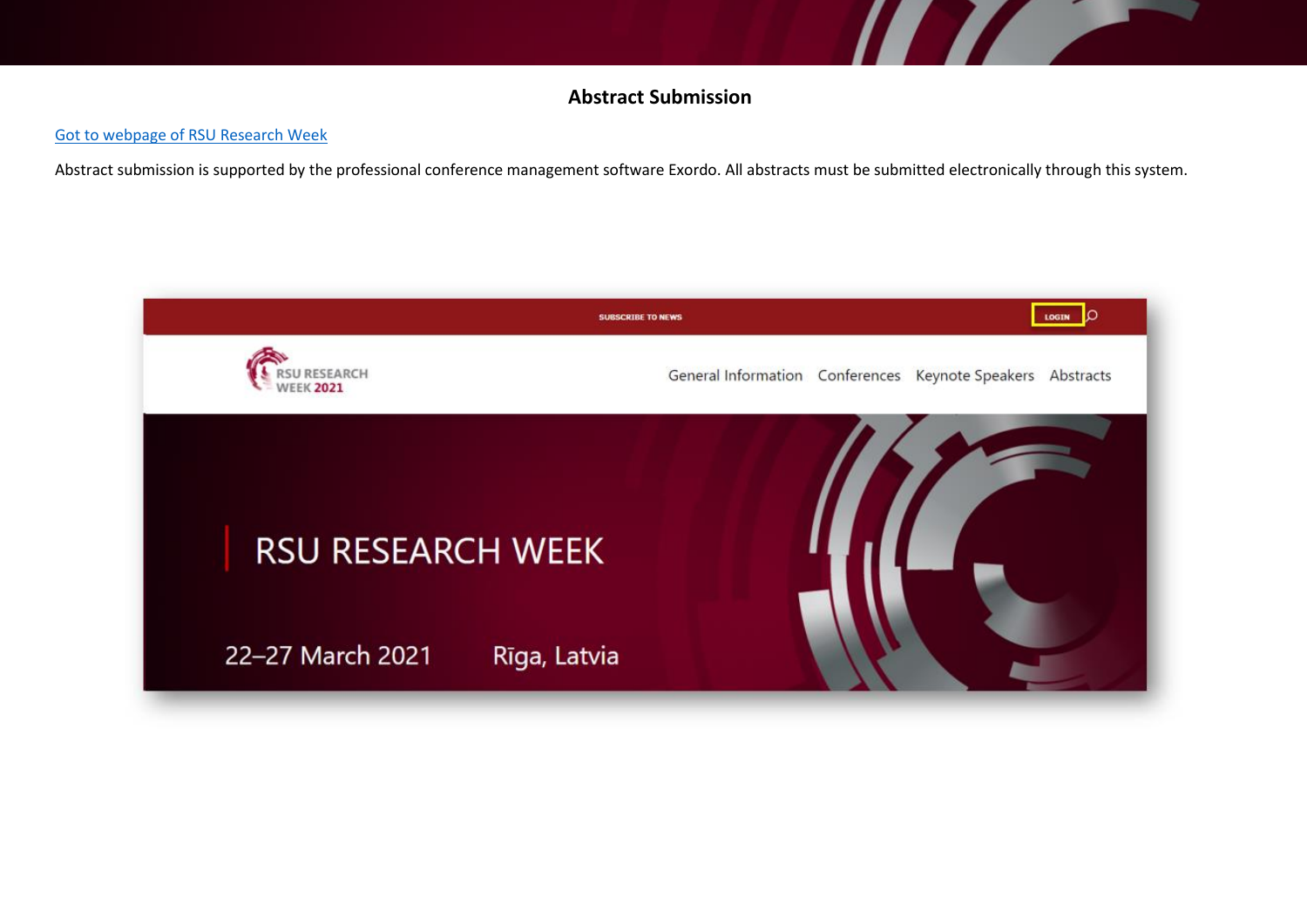Before you can submit an abstract, the system will require that you **create an account**. (Please note that accessing the Exordo system after creating the account can be only made using the original email and password. Please do not use alternative emails when accessing the system.)

T T T

| NEW TO EX ORDO?              |    | <b>LOGGED IN PREVIOUSLY?</b> |                              |
|------------------------------|----|------------------------------|------------------------------|
| <b>Email Address</b>         |    | <b>Email Address</b>         |                              |
| albert.einstein@example.com  |    | marie.curie@example.com      |                              |
| <b>First Name</b>            |    | Password                     |                              |
| Albert                       |    | <b>MARKER</b>                |                              |
| <b>Last Name</b>             | OR |                              |                              |
| Einstein                     |    | Login $\rightarrow$          | <b>Forgot your password?</b> |
| Password                     |    |                              |                              |
|                              |    |                              |                              |
| Create Account $\rightarrow$ |    |                              | Ex Ordo                      |
|                              |    |                              | Conference software          |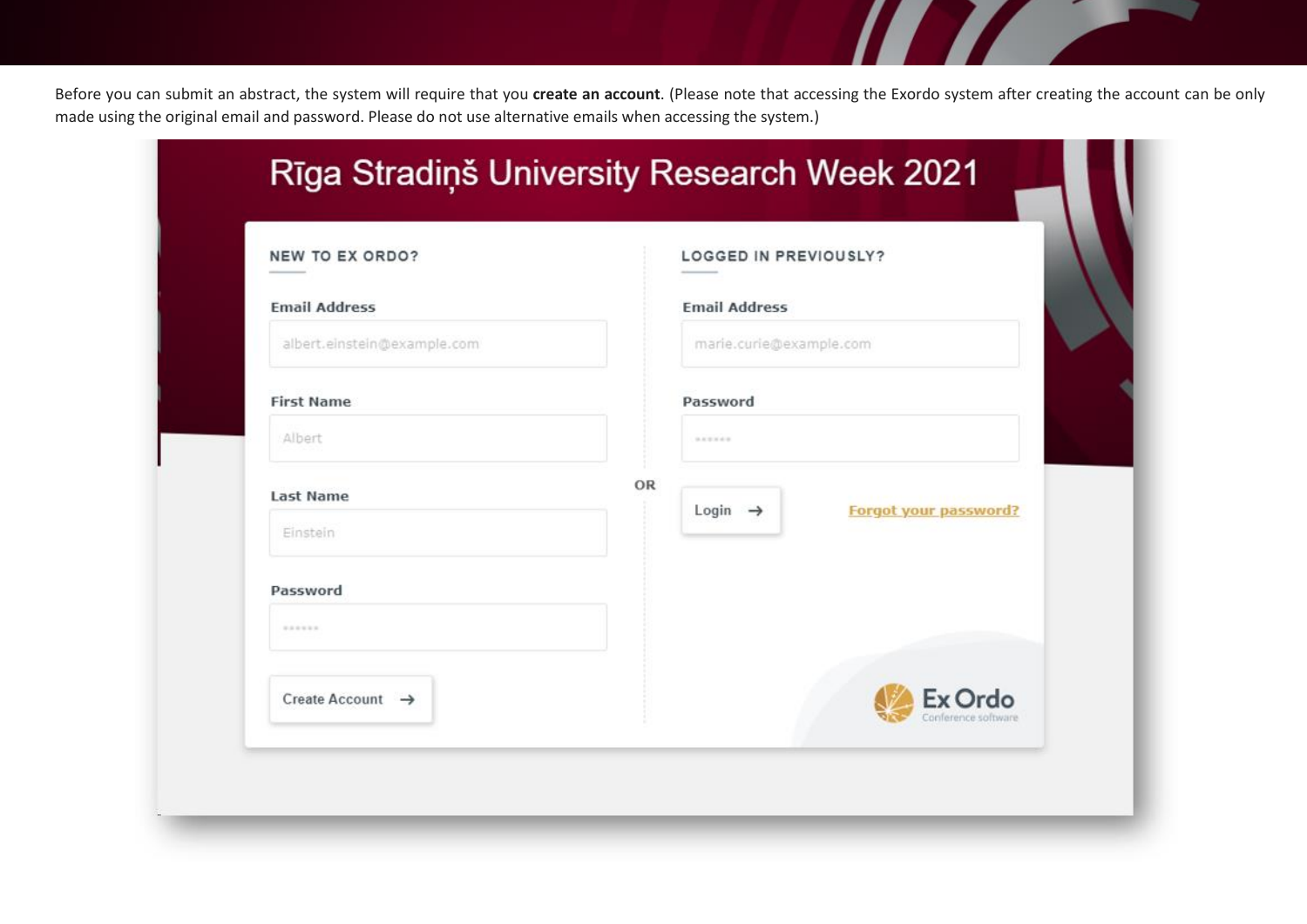Your abstract should be entered in the online system by finding the "My Submissions" tab on your dashboard. Select "New Submission" for each abstract you would like to submit. The site will then walk you through the process step by step.

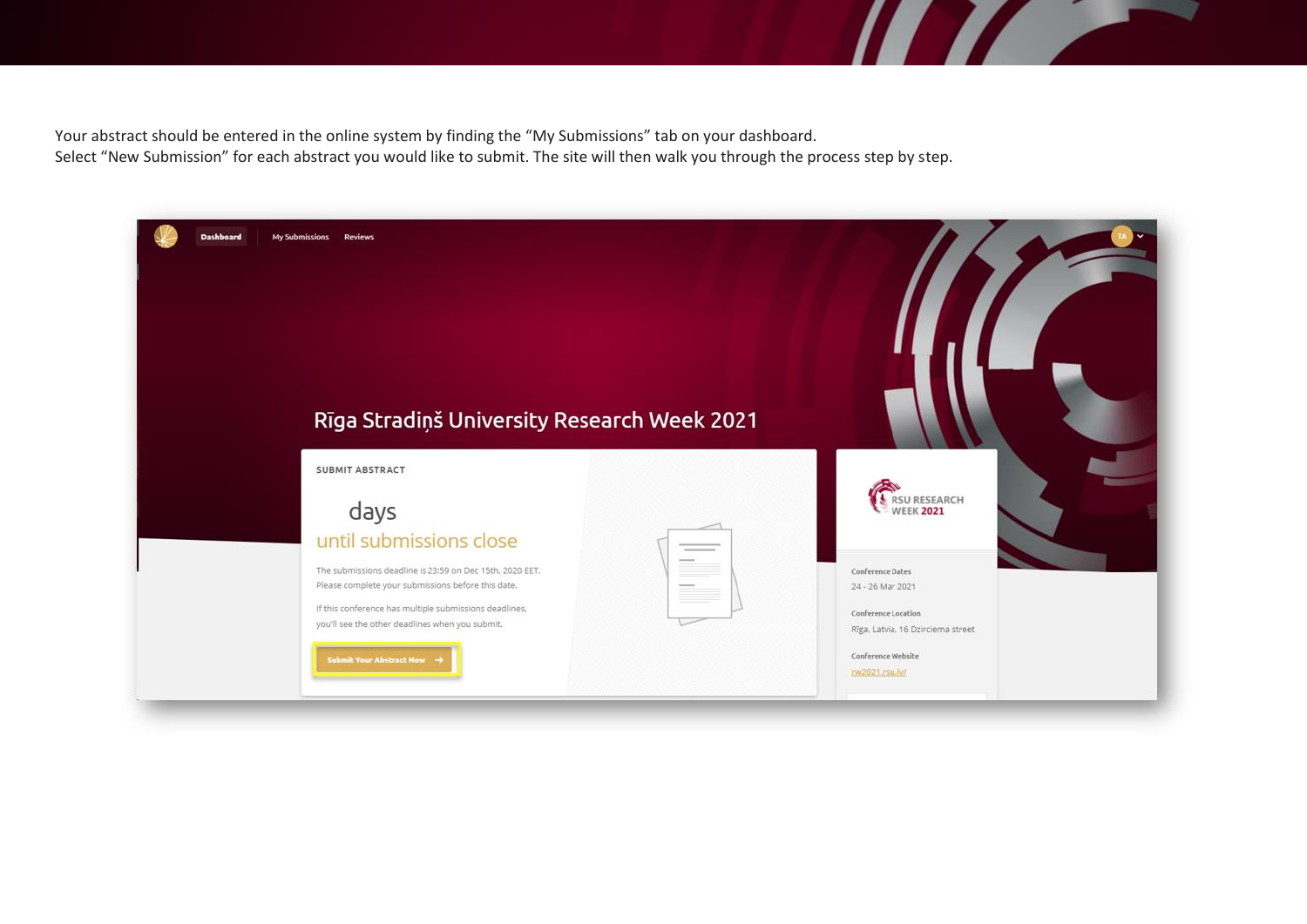Before submitting, look for submission guidelines [here.](https://rw2021.rsu.lv/abstracts/abstract-submission) Read following niformation in order to prepare for the abstract submission. Then click **Next**.

|         | New Submission   | New Submission                                                                                                                                                                                                                                                         |
|---------|------------------|------------------------------------------------------------------------------------------------------------------------------------------------------------------------------------------------------------------------------------------------------------------------|
| STEP 1. | Track            | Before submitting the abstract, look for the submission guidelines here                                                                                                                                                                                                |
| STEP 2. | Format           | Following information will help you to prepare for the abstract submission:<br>Before submitting of abstract text you will be asked to choose the track (track = conference).                                                                                          |
| STEP 3. | Title & Abstract | Only after submitting the abstract text you will be asked to specify the topic.                                                                                                                                                                                        |
| STEP 4. | Authors          | The list of main topics can be found here<br>! When entering more than one affiliation in the affiliation box, divide them by coma or                                                                                                                                  |
| STEP 5. | Topics           | semicolon. Make sure you use the correct English title of the affiliation. You may also select the<br>most popular from the drop-down menu.                                                                                                                            |
| 57506   | Best Paper       | !! The corresponding author (the author submitting the abstract) will be asked for ORCID of all<br>the authors (including the co-authors). Make sure you have it.<br>!!! In case submitting a case report, annotation or similar, you may enter the entire text in the |
|         |                  | "Objectives" field and put a "." in the 3 other fields.<br>!!!! Headings of each paragraph will appear automatically. There is no need to enter paragraph<br>heading into the body text (objectives, methods etc.)                                                     |

**The Common Second Service Service**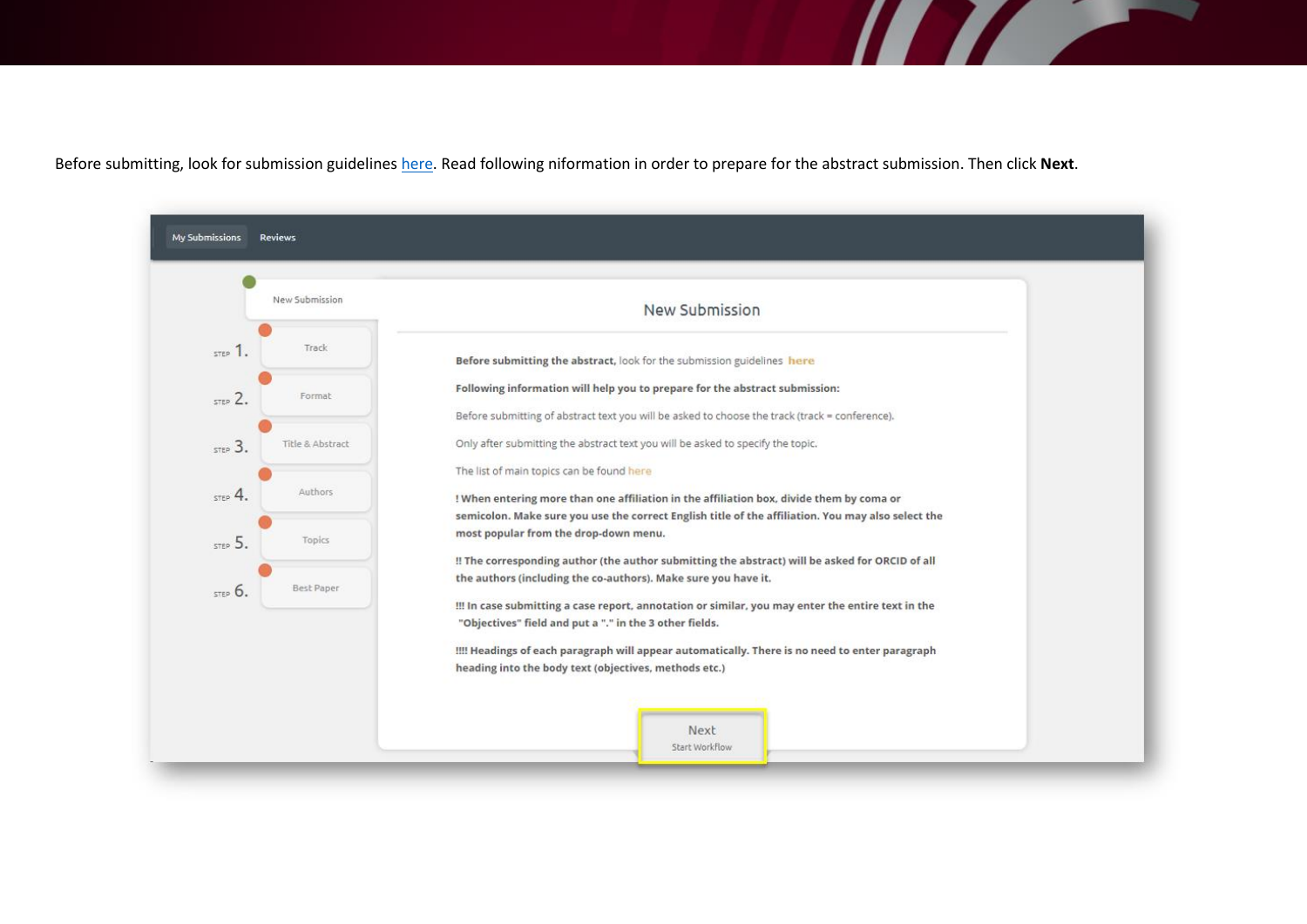Choose **Track** and click **Done**. Same repeat for the next step – choose one of the **Formats** and click **Done**.



**TAXABLE PROPERTY**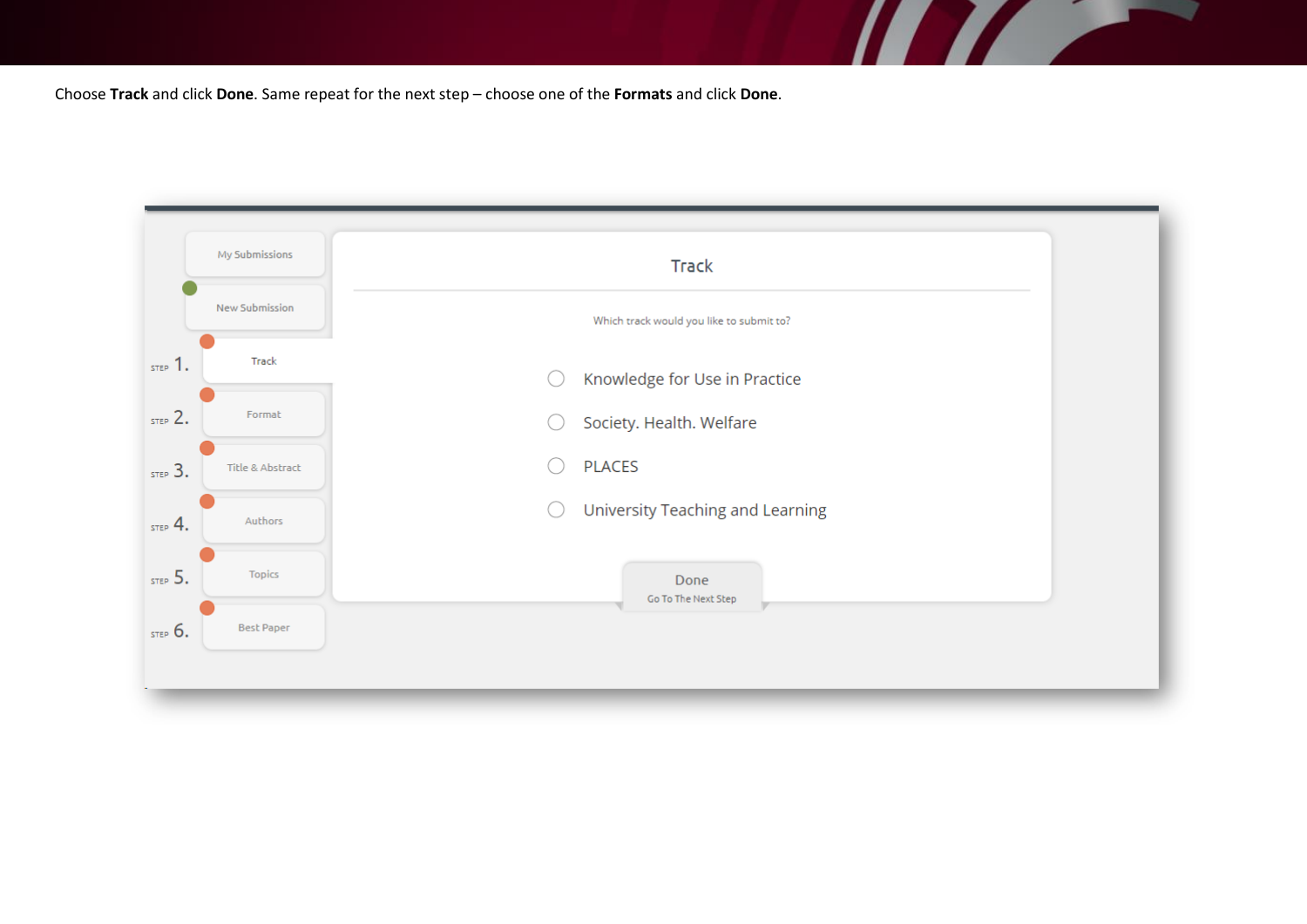In case of **case reports** or **keynote lecture annotations**, you need to enter the whole text in the first field and put a dot "." in the three other sections.

• The **maximum number of words is 300** (excluding the abstract title and authors). No figures or tables are allowed at the time of abstract submission;



<u>and the set of the set of the set of the set of the set of the set of the set of the set of the set of the set of the set of the set of the set of the set of the set of the set of the set of the set of the set of the set </u>

**Service**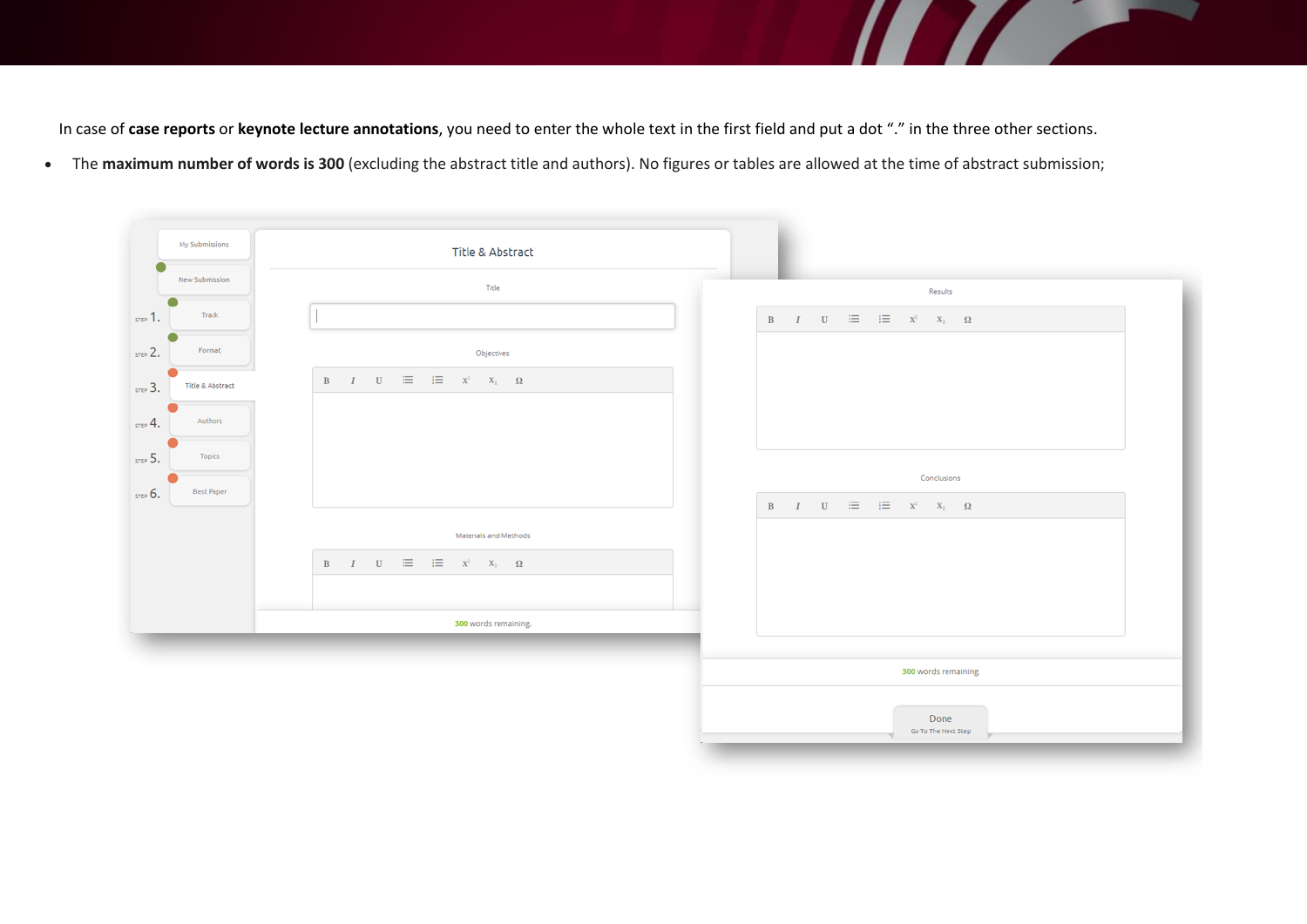Please **list all authors** (including email address, author's names, title, affiliation, and country) by clicking on **Add Another Author**. Each listed author will receive an automated email regarding the submission;

**TELEVISION NEWSFILM** 

**Only the corresponding author can make modifications** to an abstract after it has been submitted, and only until the abstract submission deadline 15 December 2020.

| $10-1$         | ۵<br>Track       | Prease nominate all the authors that contributed to this submission below. |                                                                            |               |
|----------------|------------------|----------------------------------------------------------------------------|----------------------------------------------------------------------------|---------------|
| $\approx$ 2.   | Formet           | <b>Test Account</b>                                                        |                                                                            |               |
| $\approx$ 3.   | Title & Abstract | 008405@rsu.edu.lv Fm not an Author                                         |                                                                            |               |
| $n \times 4$ . | Authors          | Title                                                                      |                                                                            |               |
| $\pi P$ 5.     | Topics           | Affiliation                                                                |                                                                            |               |
| $t = 6$ .      | Best Paper       |                                                                            |                                                                            |               |
|                |                  | Country<br>Latvia                                                          | Authors                                                                    |               |
|                |                  | ORCID - Optional<br>Your ORCID                                             | Please nominate all the authors that contributed to this submission below. |               |
|                |                  | Done                                                                       | Test Account has been removed                                              | $\n  Undo\n$  |
|                |                  | Add Another Author<br>2.                                                   | Add Another Author<br>1.<br>$\leftarrow$                                   | $\rightarrow$ |
|                |                  |                                                                            | Done<br>Go To The Next Step                                                |               |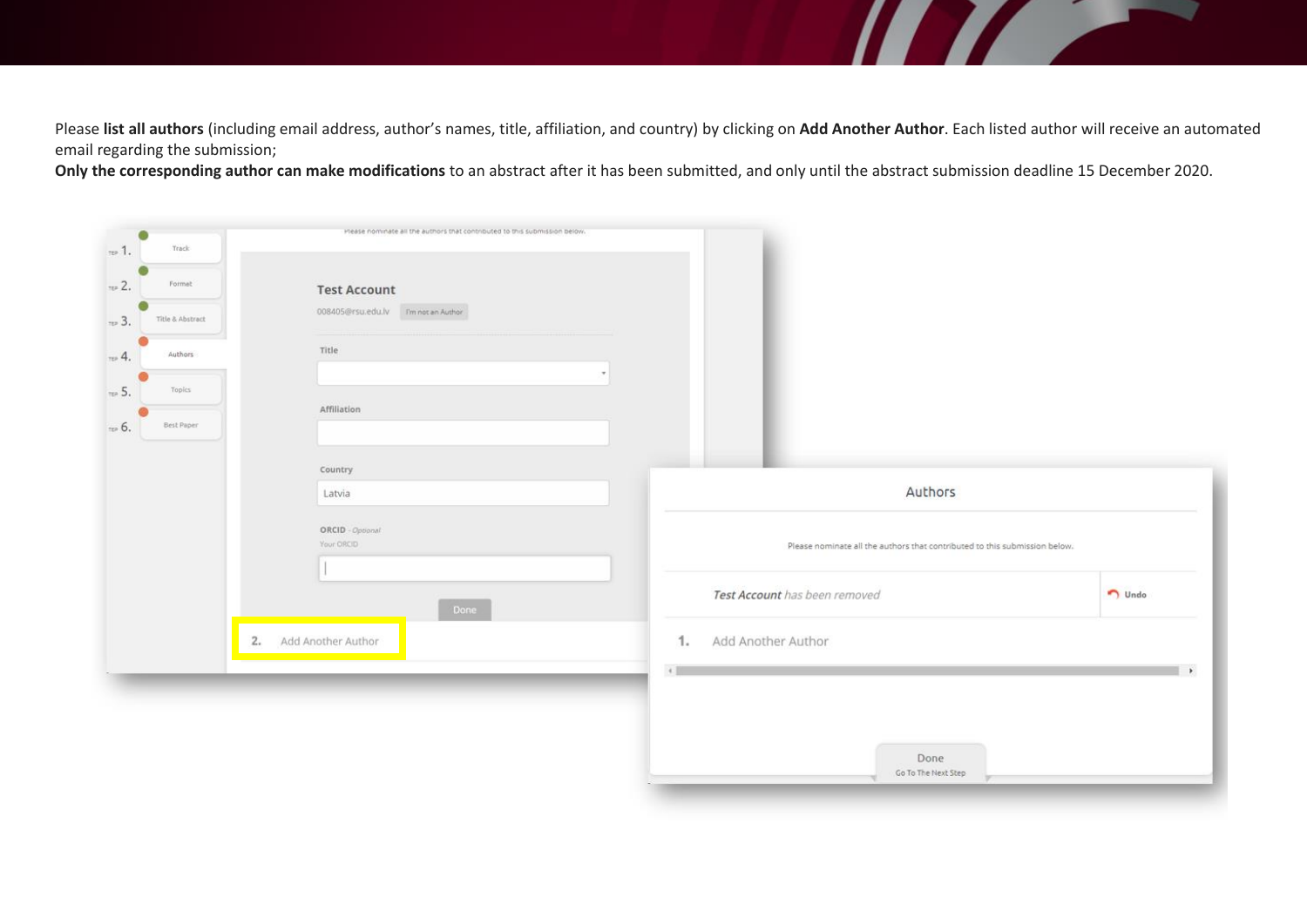Check the preview of authors. You can still Add Another Authors if required.



**TELEVISION**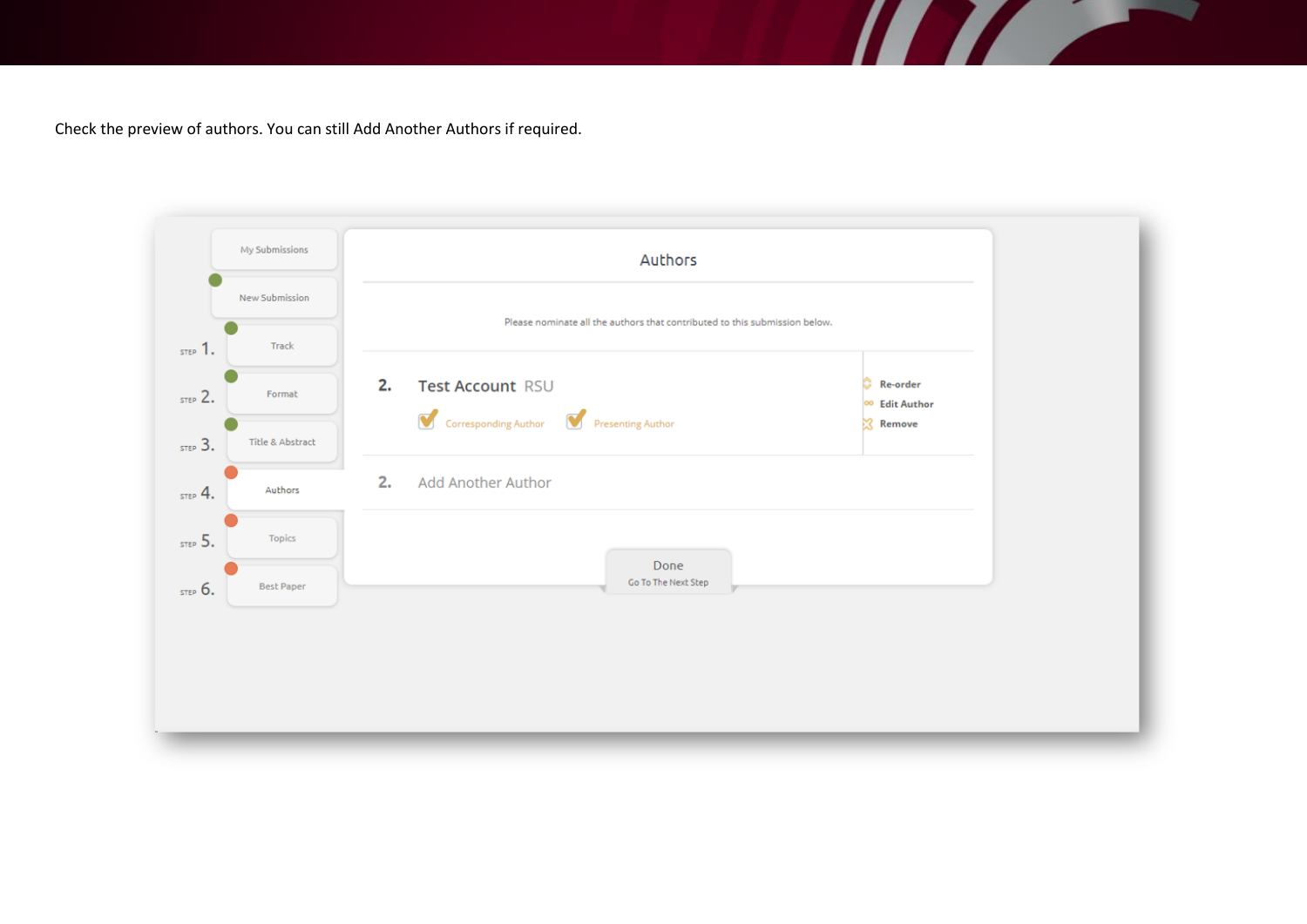## Choose **Topic** and click **Done**.

| My Submissions<br>Topics<br>New Submission<br>Please choose one topic from the list below.<br>You must choose at least one topic<br>Track<br>LAW<br>2 Topics<br>Format<br>Contemporary Legal Problems<br>Title & Abstract<br>Medical and Sports Law<br>Authors<br>INTERNATIONAL RELATIONS AND POLITICAL SCIENCE<br>1 Topics<br>Topics<br>International Relations and Political Science<br><b>Best Paper</b><br><b>PSYCHOLOGY</b><br>1 Topics<br><b>COMMUNICATION STUDIES</b><br>1 Topics |
|------------------------------------------------------------------------------------------------------------------------------------------------------------------------------------------------------------------------------------------------------------------------------------------------------------------------------------------------------------------------------------------------------------------------------------------------------------------------------------------|
|                                                                                                                                                                                                                                                                                                                                                                                                                                                                                          |
|                                                                                                                                                                                                                                                                                                                                                                                                                                                                                          |
|                                                                                                                                                                                                                                                                                                                                                                                                                                                                                          |
|                                                                                                                                                                                                                                                                                                                                                                                                                                                                                          |
|                                                                                                                                                                                                                                                                                                                                                                                                                                                                                          |
|                                                                                                                                                                                                                                                                                                                                                                                                                                                                                          |
|                                                                                                                                                                                                                                                                                                                                                                                                                                                                                          |
|                                                                                                                                                                                                                                                                                                                                                                                                                                                                                          |
|                                                                                                                                                                                                                                                                                                                                                                                                                                                                                          |
|                                                                                                                                                                                                                                                                                                                                                                                                                                                                                          |
| Psychology<br>Communication Studies                                                                                                                                                                                                                                                                                                                                                                                                                                                      |
|                                                                                                                                                                                                                                                                                                                                                                                                                                                                                          |
| SOCIAL ANTHROPOLOGY<br>1 Topics                                                                                                                                                                                                                                                                                                                                                                                                                                                          |
| <b>ECONOMICS AND BUSINESS</b><br>1 Topics<br>Social Anthropology                                                                                                                                                                                                                                                                                                                                                                                                                         |
| $\Box$<br><b>Economics and Business</b>                                                                                                                                                                                                                                                                                                                                                                                                                                                  |
|                                                                                                                                                                                                                                                                                                                                                                                                                                                                                          |
|                                                                                                                                                                                                                                                                                                                                                                                                                                                                                          |
| If none of the topics suit your submission, please choose the nearest applicable topic or<br>contact the chair for further advice.                                                                                                                                                                                                                                                                                                                                                       |
|                                                                                                                                                                                                                                                                                                                                                                                                                                                                                          |
|                                                                                                                                                                                                                                                                                                                                                                                                                                                                                          |
|                                                                                                                                                                                                                                                                                                                                                                                                                                                                                          |
| Done<br>Go To The Next Step                                                                                                                                                                                                                                                                                                                                                                                                                                                              |
|                                                                                                                                                                                                                                                                                                                                                                                                                                                                                          |

**The Second Second Second Second Second Second Second Second Second Second Second Second Second Second Second**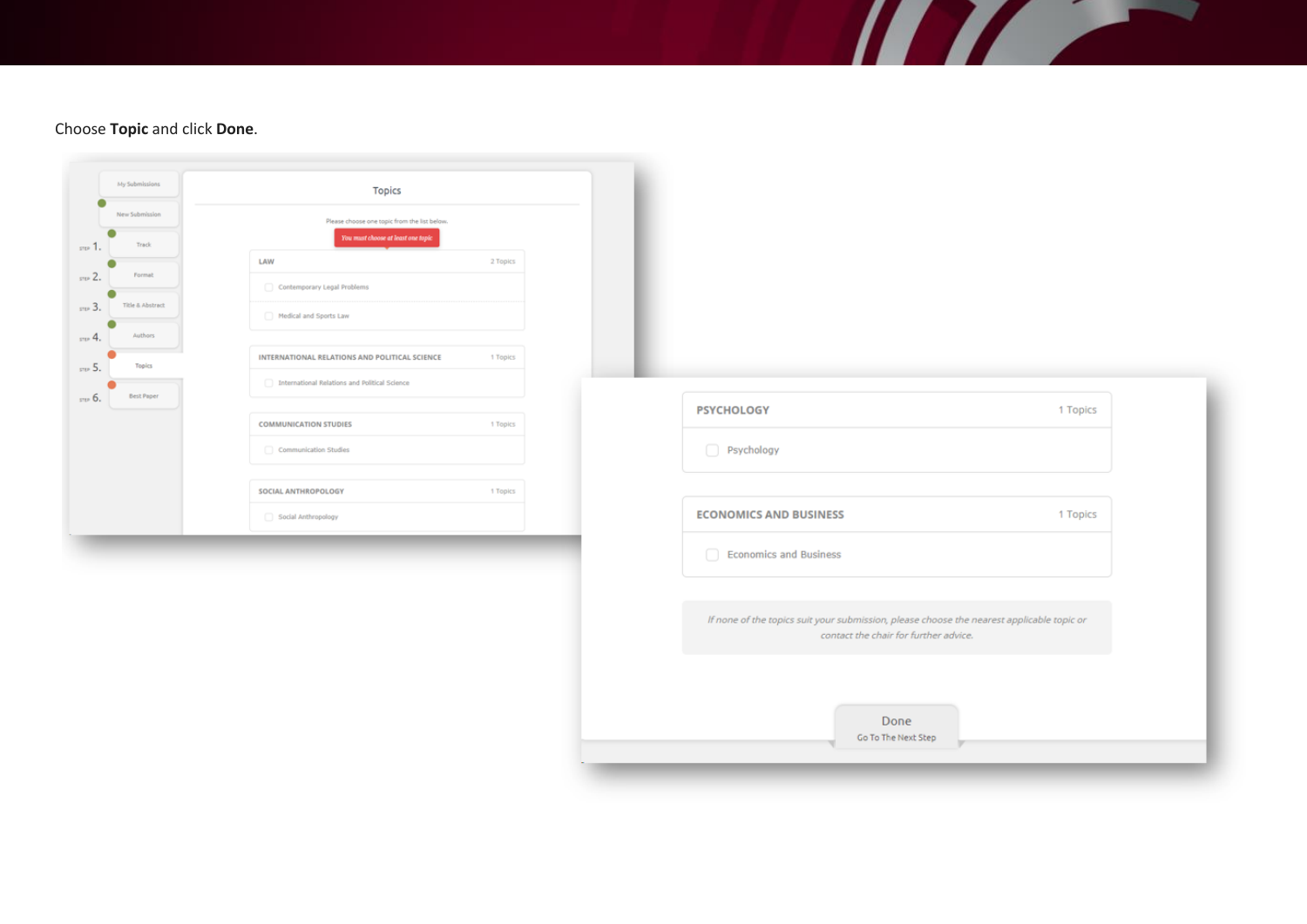Submitters that intend to participate in the "Best Paper Competition" should indicate this at the time of submission. The best paper will be selected from each conference section. ]\

**TAXABLE** 

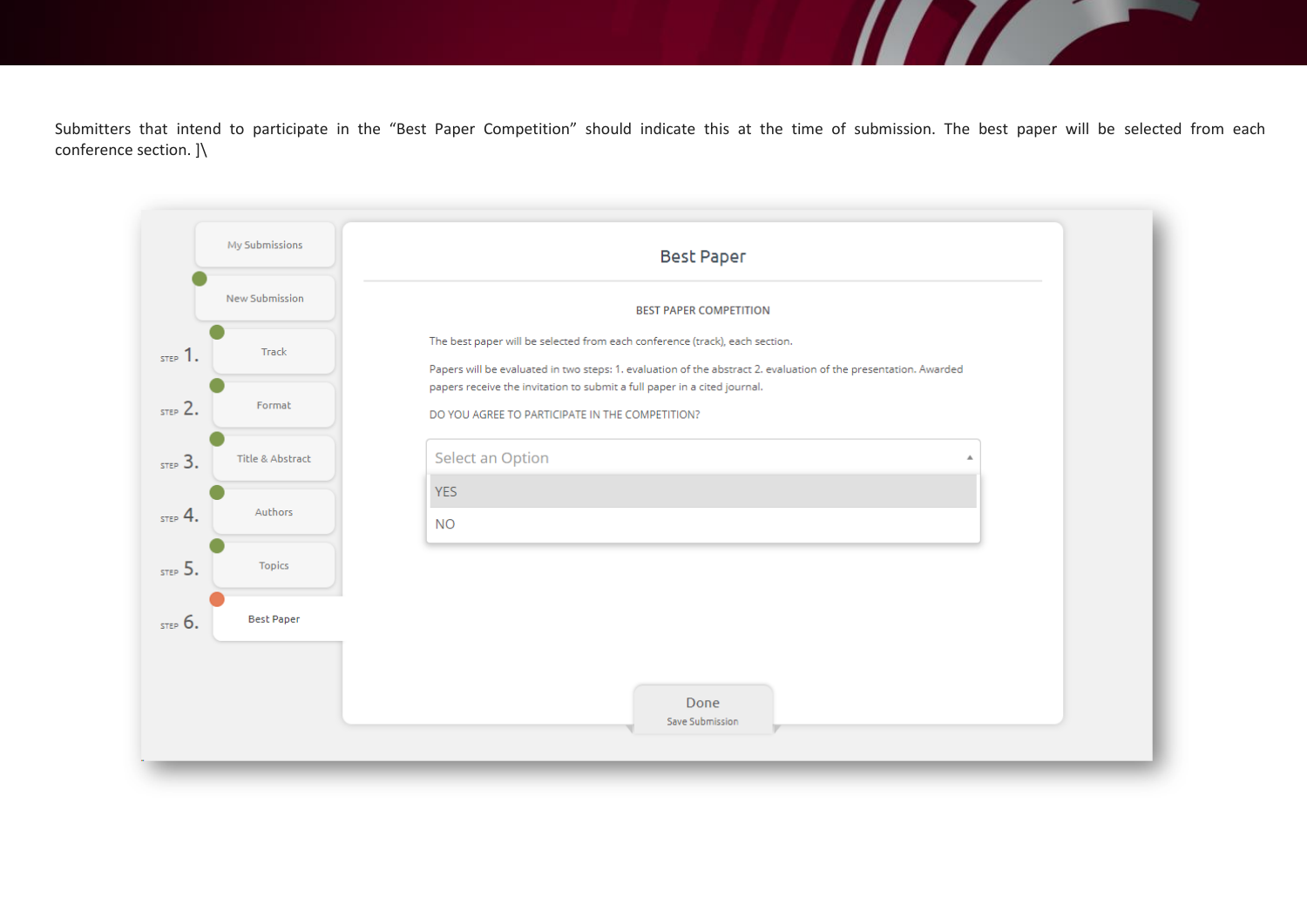Preview of submitted Abstracts. You can withdraw or edit them.

| My Submissions<br><b>Reviews</b> |                                                                                                                                                |                              |
|----------------------------------|------------------------------------------------------------------------------------------------------------------------------------------------|------------------------------|
| My Submissions                   | My Submissions                                                                                                                                 | 3 Submissions                |
| New Submission                   | All of your submissions are listed below. You are free to update any of these<br>submissions as long as the deadline date has not yet expired. | <b>New Submission</b><br>$+$ |
|                                  | All Statuses<br>All Formats $\vee$                                                                                                             | Q Search by ID or Title      |
|                                  | My Abstract<br>#69                                                                                                                             | Pending                      |
|                                  | #68                                                                                                                                            | Pending                      |
|                                  | #67                                                                                                                                            | Pending                      |
|                                  | ÷                                                                                                                                              |                              |

<u> Ali Alian Alian Alian Alian Alian Alian Alian Alian Alian Alian Alian Alian Alian Alian Alian Alian Alian A</u>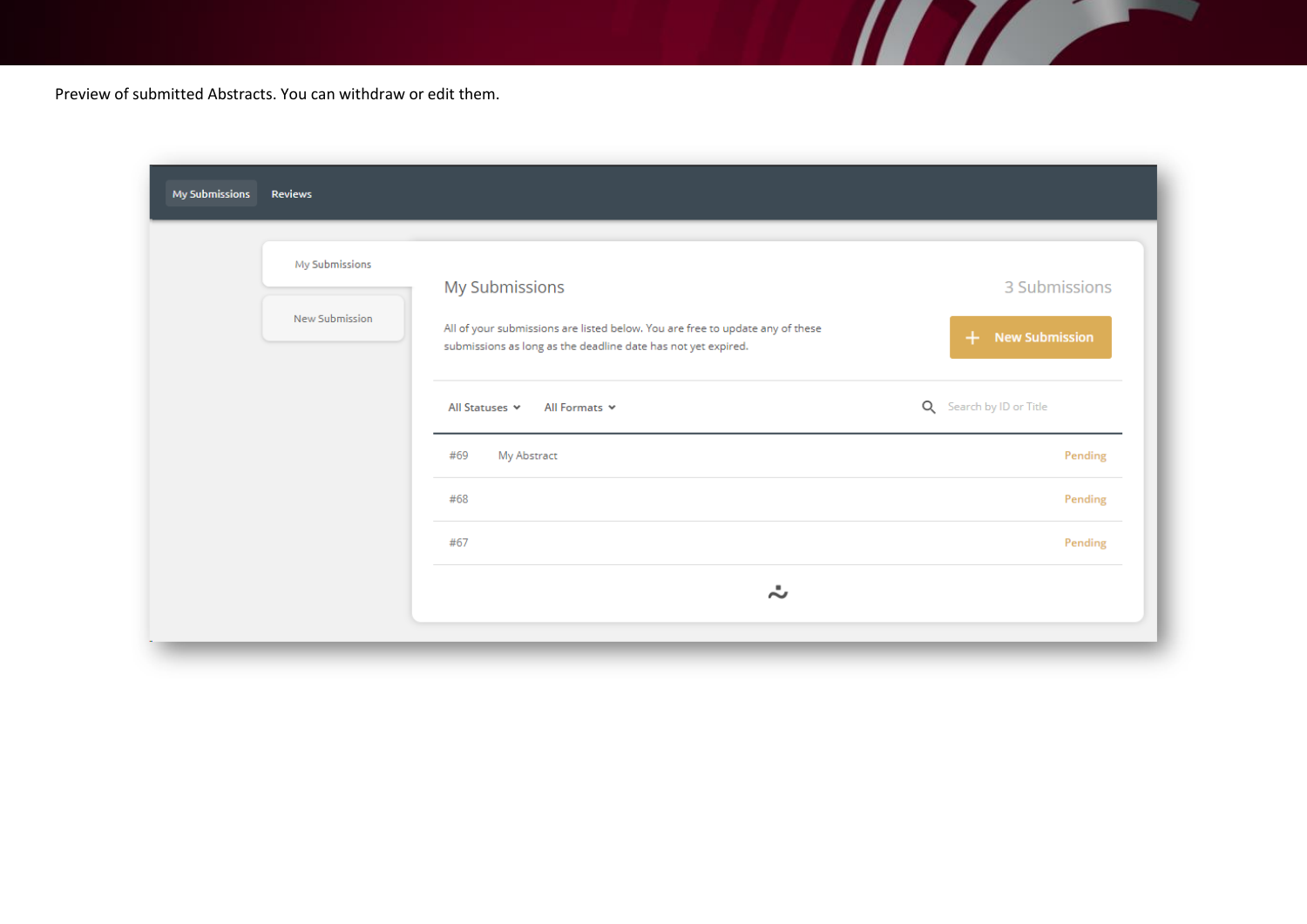You can change your original abstract until the final date of the submission period (15 December 2020). In order to do that, clikc **Edit** and follow the same workflow.

**The Company of the Company of the Company of the Company of the Company of the Company of the Company of the Company of the Company of the Company of the Company of the Company of the Company of the Company of the Company** 

| Pending | Title                                                               |                           |          | $\mathsf{X}$                  |                                                                                                                                                                                                |
|---------|---------------------------------------------------------------------|---------------------------|----------|-------------------------------|------------------------------------------------------------------------------------------------------------------------------------------------------------------------------------------------|
|         | Authors                                                             |                           |          |                               |                                                                                                                                                                                                |
|         | 1. Ms. Test Account                                                 |                           |          |                               |                                                                                                                                                                                                |
|         | Track                                                               |                           |          |                               |                                                                                                                                                                                                |
|         | Knowledge for Use in Practice                                       |                           |          |                               |                                                                                                                                                                                                |
|         | <b>Topic Areas</b>                                                  |                           |          |                               |                                                                                                                                                                                                |
|         |                                                                     |                           |          |                               |                                                                                                                                                                                                |
|         | <b>BEST PAPER COMPETITION</b>                                       |                           |          |                               |                                                                                                                                                                                                |
|         | $\frac{1}{2} \left( \frac{1}{2} \right) \left( \frac{1}{2} \right)$ |                           |          |                               |                                                                                                                                                                                                |
|         | Submission Format                                                   | Latest Update             |          | My Submissions                | New Submission                                                                                                                                                                                 |
|         | To be defined                                                       | 25th Nov 2020, 1:43pm EET |          | New Submission                | Before submitting the abstract, look for the submission guidelines here                                                                                                                        |
|         | <b>Submission Date</b>                                              | Submission ID             | Edit     | Edit Submission               | Following information will help you to prepare for the abstract submission:                                                                                                                    |
|         | 25th Nov 2020, 1:43pm EET                                           | 67                        | Withdraw | Track<br>$\approx 1$ .        | Before submitting of abstract text you will be asked to choose the track (track = conference).<br>Only after submitting the abstract text you will be asked to specify the topic.              |
|         |                                                                     |                           |          |                               | The list of main topics can be found here                                                                                                                                                      |
|         |                                                                     | ÷                         |          | $\approx$ 2.<br>Format        | ! When entering more than one affiliation in the affiliation box, divide them by coma or<br>semicolon. Make sure you use the correct English title of the affiliation. You may also select the |
|         |                                                                     |                           |          | Title & Abstract<br>$=$ 3.    | most popular from the drop-down menu.<br>!! The corresponding author (the author submitting the abstract) will be asked for ORCID of all                                                       |
|         |                                                                     |                           |          | Authors:<br>4.                | the authors (including the co-authors). Make sure you have it.<br>!!! In case submitting a case report, annotation or similar, you may enter the entire text in the                            |
|         |                                                                     |                           |          | $\approx$ 5.<br><b>Topics</b> | "Objectives" field and put a "." in the 3 other fields.<br>!!!! Headings of each paragraph will appear automatically. There is no need to enter paragraph                                      |
|         |                                                                     |                           |          | Best Paper<br>118.6           | heading into the body text (objectives, methods etc.)                                                                                                                                          |
|         |                                                                     |                           |          |                               | Next                                                                                                                                                                                           |
|         |                                                                     |                           |          |                               |                                                                                                                                                                                                |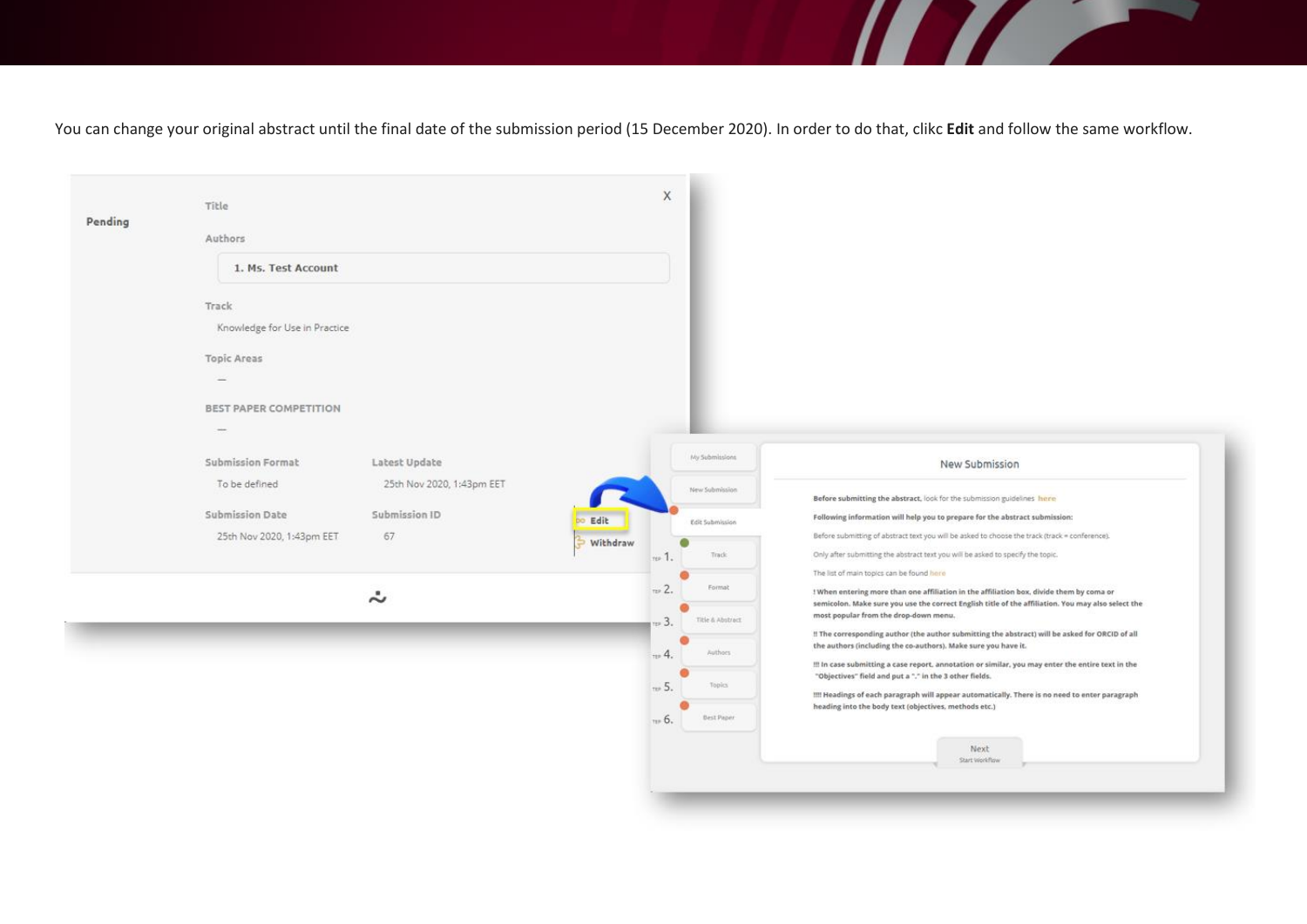In order to withdraw it, click on **Withdraw.** After pop-up window appear where you need to confirm that you want to withdraw Abstract. It will still appear there with status Withdrawn.

<u>The Community of the Community of the Community of the Community of the Community of the Community of the Comm</u>

|         |                               |                           |          | $\stackrel{\centerdot}{\sim}$                                                                      |                  |
|---------|-------------------------------|---------------------------|----------|----------------------------------------------------------------------------------------------------|------------------|
|         |                               |                           |          | Submission ID<br>Submission Date<br>25th Nov 2020, 1:43pm EET<br>67                                | Edit<br>Withdraw |
|         |                               | $\ddot{\sim}$             |          | conference. You may re-insert your paper at any time afterwards.<br>Yes, Withdraw it<br>No, Cancel |                  |
|         |                               |                           |          | Withdrawing your submission will make it ineligible for acceptance to the                          |                  |
|         | 25th Nov 2020, 1:43pm EET     | 67                        | Withdraw | Are you sure you want to withdraw your submission?                                                 |                  |
|         | Submission Date               | Submission ID             | Edit     | X<br>Withdraw Submission                                                                           |                  |
|         | To be defined                 | 25th Nov 2020, 1:43pm EET |          | Track                                                                                              |                  |
|         | Submission Format             | Latest Update             |          |                                                                                                    |                  |
|         |                               |                           |          | 1. Ms. Test Account                                                                                |                  |
|         | <b>BEST PAPER COMPETITION</b> |                           |          |                                                                                                    |                  |
|         |                               |                           |          |                                                                                                    |                  |
|         | <b>Topic Areas</b>            |                           |          |                                                                                                    |                  |
|         | Knowledge for Use in Practice |                           |          |                                                                                                    |                  |
|         | Track                         |                           |          |                                                                                                    |                  |
|         |                               |                           |          |                                                                                                    |                  |
|         | 1. Ms. Test Account           |                           |          |                                                                                                    |                  |
|         | Authors                       |                           |          |                                                                                                    |                  |
| Pending |                               |                           |          |                                                                                                    |                  |